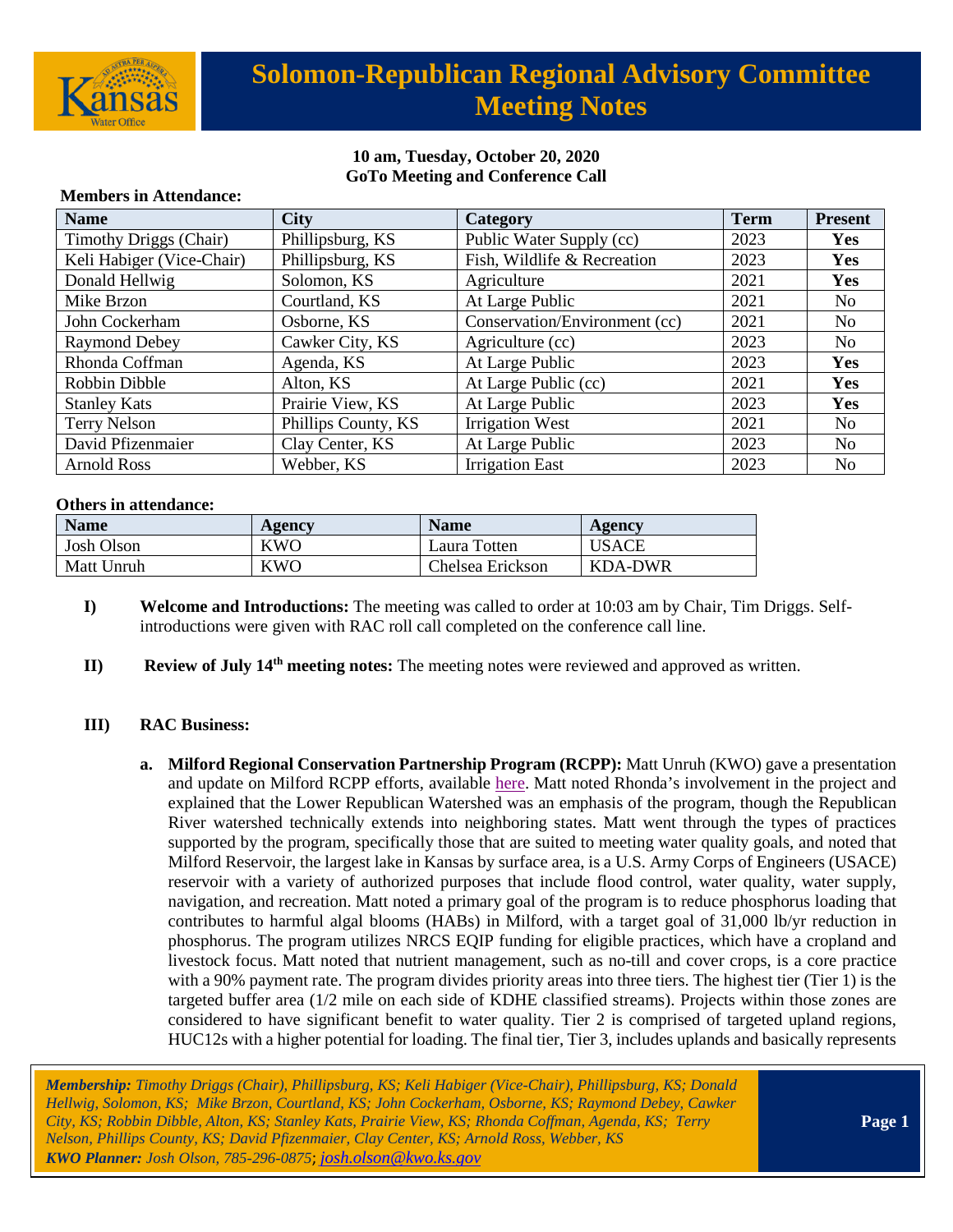

# **Solomon-Republican Regional Advisory Committee Meeting Notes**

the remainder of the watershed. Landowners within the watershed are eligible for financial assistance through the Milford RCPP. Matt explained that the NRCS leverages federal Farm Bill funding with nonfederal entities, such as state agencies, research groups, municipalities, non-profits, and the energy sector, noting that there are a variety of partners working to provide financial and technical assistance to landowners. Matt detailed the NRCS obligation for financial assistance to the program with 57% of the \$2.16 million in financial assistance already obligated and three years remaining for landowners to apply to participate in the program. Matt also outlined the state's payments into the program. The top funded practice with the greatest acreage is cover crops. Nutrient management is a close second. Over \$800,000 of the \$1.2 million paid out has gone to cover crops and nutrient management practices. Matt mentioned that, if the RAC was interested in the location of funded practices by county, that information could be provided. Matt also noted tha[t www.milfordwatershed.org](http://www.milfordwatershed.org/) is a website that highlights RCPP projects and information. Matt asked if there were any questions. Don asked if cover crops and nutrient management payments are parceled out, so there is a payment each of the five years of the program. Matt explained that payments are generally parceled out over three-year or five-year periods, noting that state stack payments, however, are generally a single payment to producers. Matt transitioned the discussion to the KWA's comments on the RAC's Goals and Action Plans and the suggestion to include a Goal or Action Step related to BMPs above Milford.

- **b. Goals and Action Plans revisions:** Tim summarized the comments he received regarding the RAC's Goals and Action Plans when he presented them to the KWA. Tim noted a generally positive response with a recommendation from Mike Armstrong to add a Goal or Action Step about BMPs in the Lower Republican River Basin to reduce sediment and nutrient inflow to Milford. Josh shared a draft Action Step based on Mike's comment for the RAC to consider adding to the Goals. Don moved to include the Action Step and approve the Goals with the suggested revision. Rhonda seconded. The revised Goals were unanimously approved by the RAC.
- **c. Kansas River Reservoir Flood and Sediment Study (KRRFSS):** Laura Totten (USACE) gave an update presentation on the KRRFSS watershed study, available [here.](https://kwo.ks.gov/docs/default-source/regional-advisory-committees/solomon-republican-rac/solomon-republican-rac-presentations/2020-10-19_krrfss_solo-rep-rac.pdf?sfvrsn=46ac8314_2) Laura mentioned recent accomplishments, including extensive public outreach and workshops. Laura noted that there had been a workshop prior to the Governor's Conference in 2019, and there will be another workshop soon that the RAC will be invited to participate in. Laura noted the ongoing communications with the KRRFSS Advisory Committee, as well as stakeholders and public interest groups. Laura explained that a framework had been developed to assess existing and future conditions, which serve as a roadmap to inform future investments. Additionally, data was collected on hydrologic conditions, and a spin-off study had been identified for a Tuttle Creek Lake long-term sediment management plan. The scope of the watershed study is a comprehensive and strategic evaluation of the Kansas River Basin, including considerations for flood risk, sediment, system operation plans, water supply, recreation, and other topics. The three primary focus areas are flood risk management, sediment management, and reservoir operations. Laura outlined opportunities that had been identified by the study related to flood risk, water supply, sedimentation, and safety. Laura provided the Shared Vision Statement for the study and discussed goals and objectives, noting that actions may fall under federal, state, and/or local authority. Laura further discussed public outreach efforts, such as KWA presentations, RAC briefings, and public/stakeholder outreach opportunities, and noted that there are upcoming feedback opportunities related to the measures and strategies portion of the study. There will be more opportunities in a year during the recommendations phase of the study as well. Laura outlined the strategies and alternatives portion of the study, emphasizing a sedimentation assessment by John Shelley (USACE) that focused on

*Membership: Timothy Driggs (Chair), Phillipsburg, KS; Keli Habiger (Vice-Chair), Phillipsburg, KS; Donald Hellwig, Solomon, KS; Mike Brzon, Courtland, KS; John Cockerham, Osborne, KS; Raymond Debey, Cawker City, KS; Robbin Dibble, Alton, KS; Stanley Kats, Prairie View, KS; Rhonda Coffman, Agenda, KS; Terry Nelson, Phillips County, KS; David Pfizenmaier, Clay Center, KS; Arnold Ross, Webber, KS KWO Planner: Josh Olson, 785-296-0875*; *[josh.olson@kwo.ks.gov](mailto:josh.olson@kwo.ks.gov)*